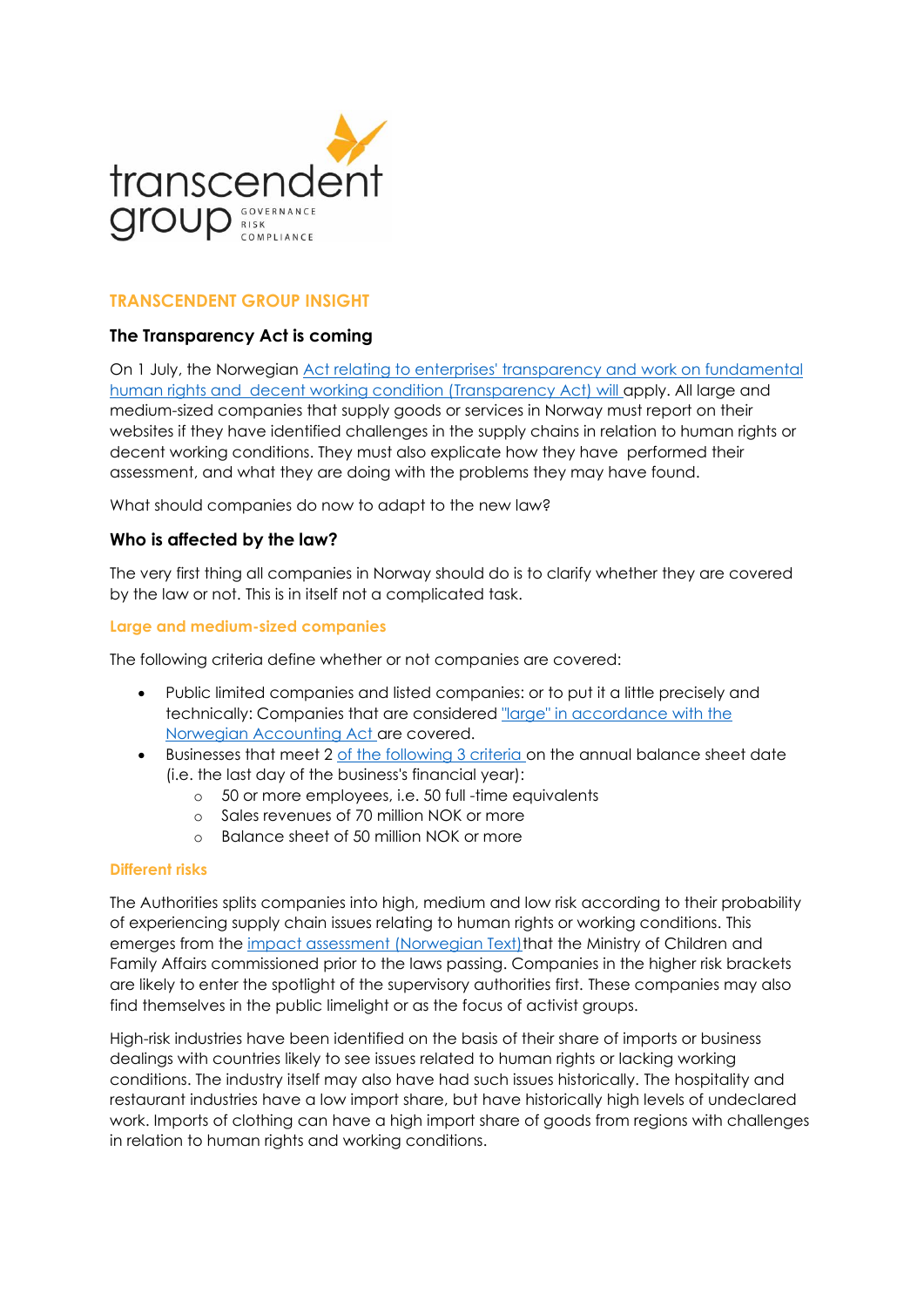In general, companies should find out what level of risk they fall into based on the industry. This is useful because it gives an indication of the extent to which the due diligence assessment can take. A starting point can be the risk classification found in the impact [assessment mentioned above. B](https://www.regjeringen.no/no/dokumentarkiv/regjeringen-solberg/andre-dokumenter/bfd/2021/konsekvensutredning-av-forslag-til-ny-apenhetslov/id2835860/)ut the company should independently assess its own risk.

## **Requirements for compliance**

The law is not a comprehensive text, and the requirements are relatively easy to explain. There are mainly three requirements to be met:

- ➢ A due diligence assessment must be carried out
- $\triangleright$  This must be published on the company's website
- ➢ The company is obliged to answer questions about this work.

Certain formal requirements must also be met. Key amongst these is the requirement to anchor these compliance obligations at the highest level.

# **Anchoring**

A natural first step in the work is therefore to "[embed responsible business conduct into the](https://lovdata.no/NLE/lov/2021-06-18-99/§4)  [enterprise's policies."](https://lovdata.no/NLE/lov/2021-06-18-99/§4) This decision should be made at board level. It makes sense for the Board to adopt a plan for the due diligence assessments and how to publicise these on the same occasion. Internal responsibilities should also be clarified and formalized.

## **Due Diligence**

A due diligence assessment in the language of the Transparency Act is a risk assessment of the supply chain. The purpose of the Due Diligence process is to identify and assess actual or potential adverse impacts related to human rights or decent working conditions stemming from the enterprise's operations, products or services.

The due diligence assessment shall be carried out in accordance with the [OECD's guidelines](https://mneguidelines.oecd.org/mneguidelines/)  [for multinational companies .](https://mneguidelines.oecd.org/mneguidelines/) The [National Contact Point for Responsible Business](https://www.responsiblebusiness.no/en/) in Norway have published [guidance on how to perform the Due Diligence Process.](https://www.responsiblebusiness.no/the-due-diligence-method/)

It is not a requirement to perform due diligence of each link or vendor in the supply chain. This is in many cases be impossible. However in some cases it may be necessary. The company will make this assessment as part of their process.

This process should be risk-based. Consequently, the assessment of how far into the supply chain the investigation should go should will be based on an assessment of risk. The company must assess where it is most likely that there are problems, and direct resources to illuminate and solve identified issues.

Examples from the impact assessment: Purchasing professional services in Norway has a low risk, here you do not need to spend a lot of resources on controlling compliance with human rights or checking working conditions. The use of factories in some Asian countries for the production of clothing may entail higher risk. This situation will require a more thorough investigation to be documented.

The due diligence assessment must be carried out at least annually. If there are significant changes in how the business is run, it must be updated. The first publication of the due diligence assessment is due on the 30 June 2023, according to the Norwegian Supervisory [Authority \(Forbrukertilsynet\).](https://www.forbrukertilsynet.no/english)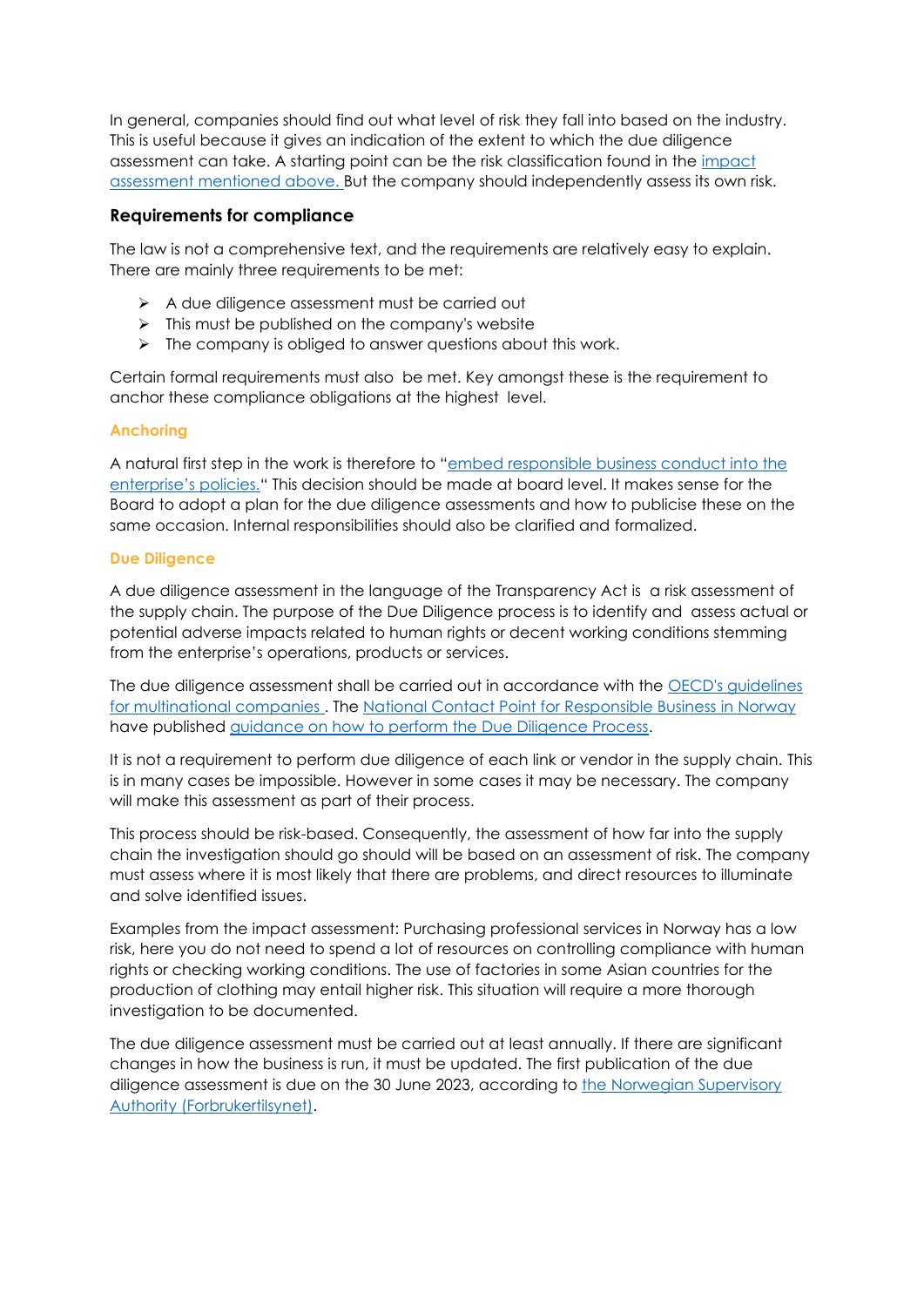#### **Measures**

The Transparency Act in itself does not prohibit activities that violate human rights or involve a lack of decent working conditions. The company should nevertheless be aware that other laws and regulations most likely cover their area of operations. These laws may be both supranational and national.

In relation to measures, the specific legal order entails the company to identify and implement "[suitable measures to cease, prevent or mitigate adverse impacts based on the](https://lovdata.no/NLE/lov/2021-06-18-99/§4)  [enterprise's prioritisations and assessments](https://lovdata.no/NLE/lov/2021-06-18-99/§4)", as well as "track the implementation and results of measures".

These measures can be of several types depending on the role of the company in bringing about the adverse effects that have been identified.

**If the company in question alone** causes the negative impact or damage they have a large degree of responsibility to resolve the issue. This may, for example, be that there is a lack of decent working conditions at a factory owned by the company in or outside Norway. This should be rectified by the company itself.

If the company's combination is directly related to the problem that has been identified, the company will have a special responsibility to prevent or minimize this. An example could be that the company buys goods from a supplier that offer unsafe working conditions for their employees. The company should take measures by, for example, updating purchasing contracts, in addition to entering into dialogue with the supplier to change conditions.

**If the business is** *indirectly* **associated** with human rights violations or unfortunate working conditions, the business should still try to minimize the impact. There may not be a direct relationship between the company itself and the link in the supply chain where challenges exist. An example could be that the company is one of several small buyers of metals from an area where there is a suspicion of child labour, and where the company enters into an industry collaboration to improve working conditions.

#### **Publication and communication**

A key provision of the Transparency Law is the [duty to publish an account of due diligence.](https://lovdata.no/NLE/lov/2021-06-18-99/§5)  [The report must be on the website of the company and cover:](https://lovdata.no/NLE/lov/2021-06-18-99/§5)

- a) General information about the business and how this affect its risk for causing adverse effects, how the work with working conditions and human rights is organized and embedded in governing documents as well as routines that have been established.
- b) Information regarding actual negative consequences that have been identified
- c) Information on what measures the company has implemented or planned in order to stop or limit adverse impacts

The communication about the company's policy and what measures are taken should be communicated broadly amongst stakeholders, and not just posted on the website. The company's subcontractors can greatly benefit from being informed about this, in addition to other stakeholders such as employee organizations.

#### **Right to information**

Any interested party can [request additional information](https://lovdata.no/NLE/lov/2021-06-18-99/§6) beyond what is already available on the company's website. The law requires the company to respond to such inquiries provided the request satisfies certain requirements. There are [formal obligations](https://lovdata.no/NLE/lov/2021-06-18-99/§7) regulating deadlines and the decline of information requests.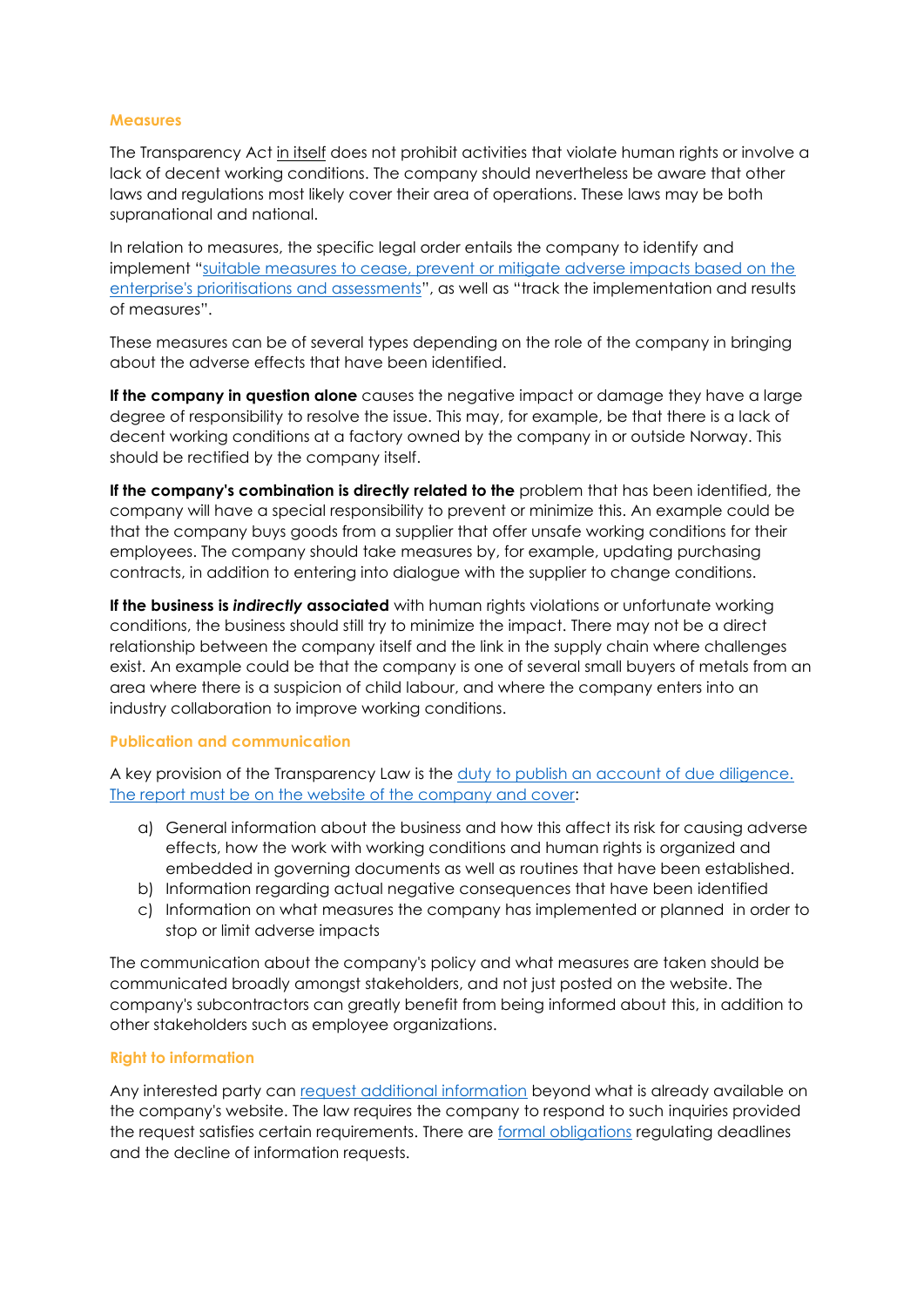# **Challenges**

A key challenge for all companies now establishing compliance procedures related to the Transparency Act is coordination with their other compliance obligations and activities. This is important for two reasons in particular:

- Other legislation will affect how the Transparency Act compliance plan can and should be designed
- There may be significant synergy effects to be gained from other compliance activities, or even other business activities. An example could be that information is obtained about possible suppliers based on considerations other than the Transparency Act, which can nevertheless be utilized in connection with the design of the due diligence assessment.

### **Privacy**

Of particular importance for compliance are privacy considerations. It is important to ensure that the company's privacy policy is coordinated with the process of gathering information for due diligence assessments. Otherwise, the company risks requesting and processing data without having the legal basis for processing these data.

### **A holistic view**

Many companies carry out activities that affect and are affected by the Transparency Act, and which should be included when setting up a plan for how to ensure compliance with the Transparency Act. Processes for assessing the supply quality of potential vendors can be expanded to take into account the Transparency Act. Privacy has already been mentioned, but there may also be other compliance or business activities that can be used or modified to make the establishment of compliance with the Transparency Act more efficient.

#### **Reputational risk**

A central purpose of the law is to bring the efforts (or lack thereof) of individual companies into the public sphere. This may expose companies to reputational risk.

When establishing a plan for due diligence assessments in accordance with the Transparency Act, companies should therefore include an assessment of what kind of reputational risk the company may be exposed to. The business should be cognizant about interest groups that are active in their market environment, and of any public discourse which may affect them.

Consideration of reputational risk will be more relevant for a company assumed to have a higher risk of issues related to human rights and working conditions than others. Other factors that increase the reputation risk are how conscious customers and end users are, as well as how strongly the company has profiled itself in relation to ESG.

Businesses that are believed to have low risk should also carry out this assessment.